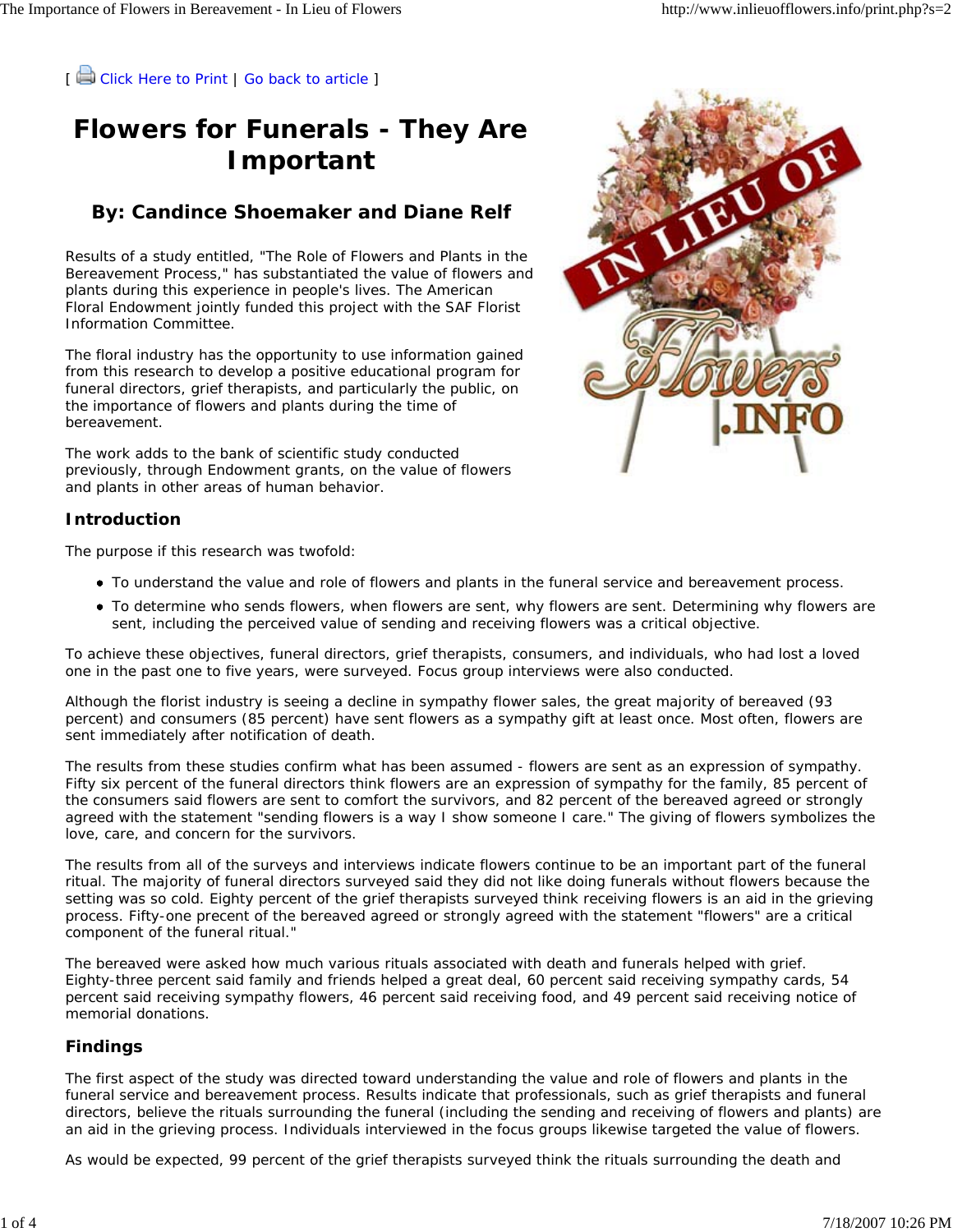funeral are an aid in the grieving process. Eighty percent of those surveyed think receiving flowers is an aid.

*When funeral directors were asked to rank seven items often associated with funerals according to the comfort they provided the bereaved, flowers and plants ranked 4th after friends, funeral directors, and clergy. However, flowers were ranked ahead of sympathy cards and food.*

Two general themes or ideas repeatedly were brought forward concerning the role of flowers in the funeral:

- Flowers are associated with the emotional side of death and funerals.
- Flowers play a functional role during the funeral.

Flowers play an important role in helping the bereaved deal with their grief. The respondents in the nationwide study answered the questions regarding many of the rituals associated with death and funerals and how effective they were as an aid in working through grief. Family and friends were by far the most helped for the bereaved. Eighty-three percent of the respondents said family and friends helped a great deal with their grief. However, receiving sympathy flowers ranked 2nd when compared to receiving sympathy cards, food, and memorial donations (Table 1).

# $Table 1.$

Percent of respondents from a national survey of bereaved who said receiving sympathy flowers, cards, food, and memorial donations helped a great deal with their grief.

| 53.9% |
|-------|
|       |
| 49.3% |
| 46.1% |
|       |

An important role of flowers at the funeral service is providing comfort and warmth. In response to the request to indicate the one item which best defines the meaning or value of flowers and plants in the funeral service to themselves as funeral directors, 29 percent marked "provide comfort and warmth to the funeral setting." This was second only to serving as an expression of sympathy (40 percent). Response from the national survey of bereaved supports the importance of this role. Sixty percent agreed with the statement "flowers at the funeral make me feel good" and 69 percent agreed "flowers at the funeral give me a warm feeling."

The functional role of flowers in the funeral includes brightening up a somber environment and providing a diversion - something to talk about or do - during the visitation. The great majority in the nationwide survey (77 percent) felt flowers at the funeral brighten up the somber environment of the funeral home. Eighty percent agreed that looking at the cards to see who sent the flowers was a comfort to them. A majority (53 percent) agreed the flowers and plants provided something to talk about during the visitation.

Flowers also play a functional role after the funeral. Flowering and foliage plants appear to be more than a keepsake from the funeral; they are a living memorial to the deceased. It was repeatedly mentioned during the studies that flowering and foliage plants were taken home by the family after the funeral. All of the funeral directors agreed that members of the family took home flowers or plants. They indicated the most likely items to be taken were flowering and green foliage plants (65 percent) and small floral displays (25 percent). People who have been recently bereaved substained this preference for live plants. Focus group participants spoke of the importance of taking home live plants. Fifty-three percent of the respondents to the national survey agreed with the statement "I prefer giving live plants, bulbs, or seeds as a memorial for the deceased rather than a cut flower arrangement."

In addition to the emotional and functional roles of flowers, this study identified some interesting observations regarding the selection and use of flowers:

Although a great majority think that flowers are sent for the survivors, they also think the flowers should reflect something of the deceased person's life. While 30 percent in the national survey agreed flowers were sent "for the deceased", 55 percent disagreed. In addition, 75 percent agreed the flowers are sent "for the survivors". Regardless of for whom the flowers are sent, 50 percent of the bereaved respondents agreed with the idea that the sympathy flowers should include the deceased person's favorite flowers, and 35 percent had no opinion.

Most people do not associate the death of their loved ones with the death of a flower. An argument presented during the focus group interviews concerning why cut flowers were not appropriate for the funeral was that when the flowers died the bereaved would experience the death all over again. Of those responding to the national survey, 70 percent disagreed with this idea and 15 percent agreed. Another statement to evaluate this idea was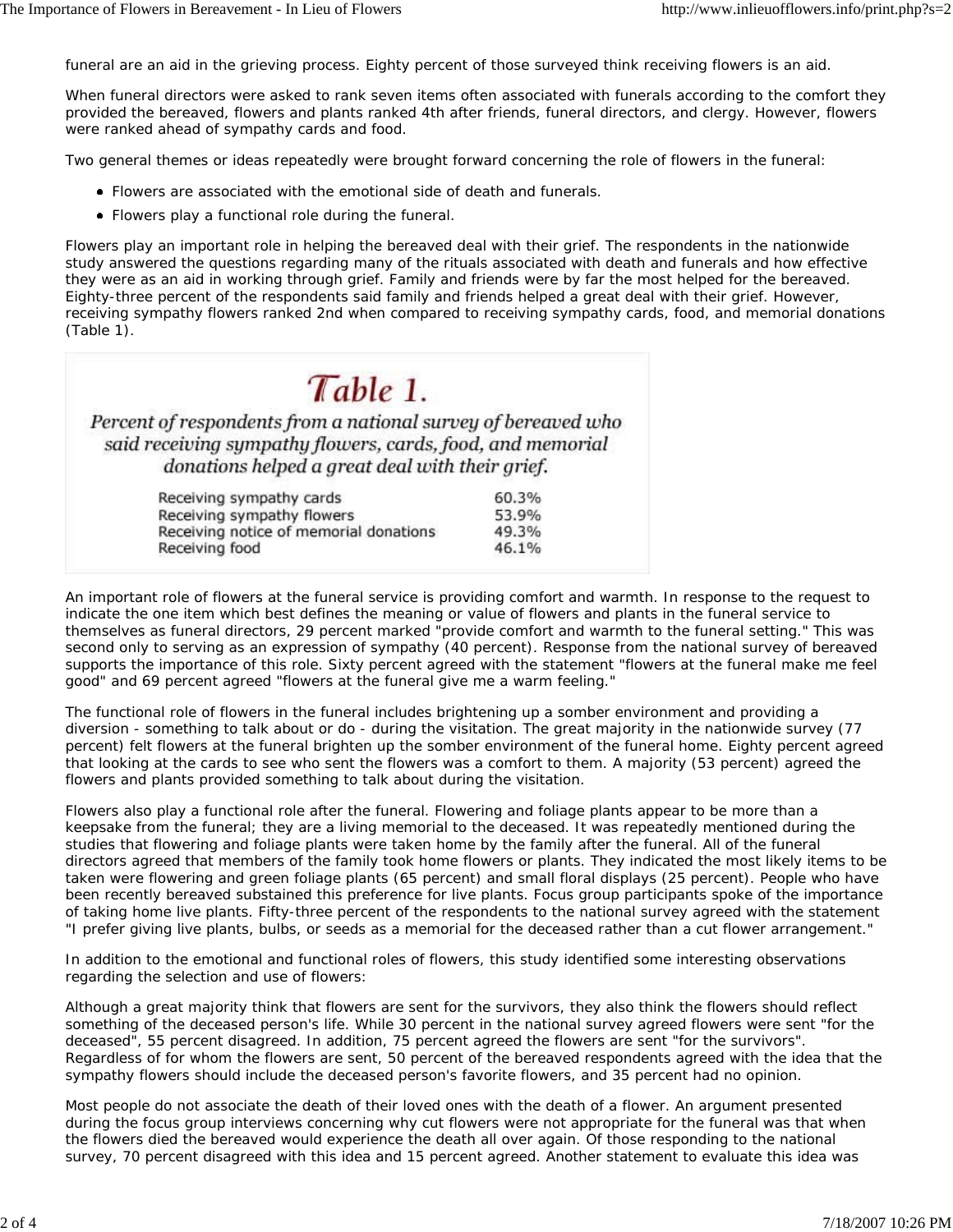"the flowers from the arrangements will die just as my grief will subside." Forty-four percent agreed and 34 percent disagreed.

The second aspect of the study was to determine who sends flowers, when flowers are sent, and why flowers are sent.

### **Why send flowers?**

Ninety-three percent of the repondents to the national survey of bereaved and 85 percent of the consumers have sent flowers as a sympathy gift at least once. When asked who flowers were sent to or received from, the majority selected close friends or family members. Responses are presented in Table 2.

| sympathy gift?"                         | "Whom have you received flowers from or sent flowers to as a |         |
|-----------------------------------------|--------------------------------------------------------------|---------|
|                                         | Received From                                                | Sent To |
| Close friends                           | 55.8%                                                        | 62.8%   |
|                                         |                                                              |         |
|                                         | 43.2%                                                        | 61.6%   |
| Business associates/acquaintances       | 42.5%                                                        | 30.4%   |
| Close family members<br>Other relatives | 34.2%                                                        | 44.5%   |
| Neighbor                                | 30.4%                                                        | 33.9%   |

#### **When are flowers sent?**

The great majority of consumers surveyed (93 percent) reported sending flowers immediately after notification of the death, 4.9 percent sent them after the funeral service, and 1.2 percent sent them weeks or months after the death or to recognize the anniversary of the death. During the focus group interviews, several people mentioned they received a lot of support the week of the death and funeral and very little the weeks and months after the death. They said receiving flowers and a short note saying they are being thought of would have helped in the months after the funeral. Some people also mentioned they would like receiving flowers on the anniversary of the death.

### **Why do people send flowers?**

People associate the giving of flowers with the expression of love, care, and concern, Eighty-two percent of the respondents to the national survey agreed with the statement "sending flowers is a way I show someone I care." Eighty-seven percent agreed flowers symbolize the love and care of others. In response to the statement that flowers and plants are a thoughtful expression of concern for the survivors, 81 percent agreed.

Flowers provide a tangible way for people to show their concern for the bereaved. Respondents to the national survey were asked to consider the most recent occasion for which they sent sympathy flowers and to indicate their primary reason. Table 3 shows these results.

|                                                                                                                               | Table 3.                    |             |
|-------------------------------------------------------------------------------------------------------------------------------|-----------------------------|-------------|
| Percent of respondents to a national survey of bereaved and a<br>consumer survey to the question "Why did you send flowers or | plants as a sympathy gift?" |             |
|                                                                                                                               |                             |             |
|                                                                                                                               | Bereaved*                   | Consumers** |
| To comfort the survivors                                                                                                      | 50.8%                       | 84.5%       |
|                                                                                                                               | 28.6%                       | 51.2%       |
| Respect for the deceased<br>It is socially expected                                                                           | 7.5%                        | 13.7%       |

\*respondents marked all answers that applied.